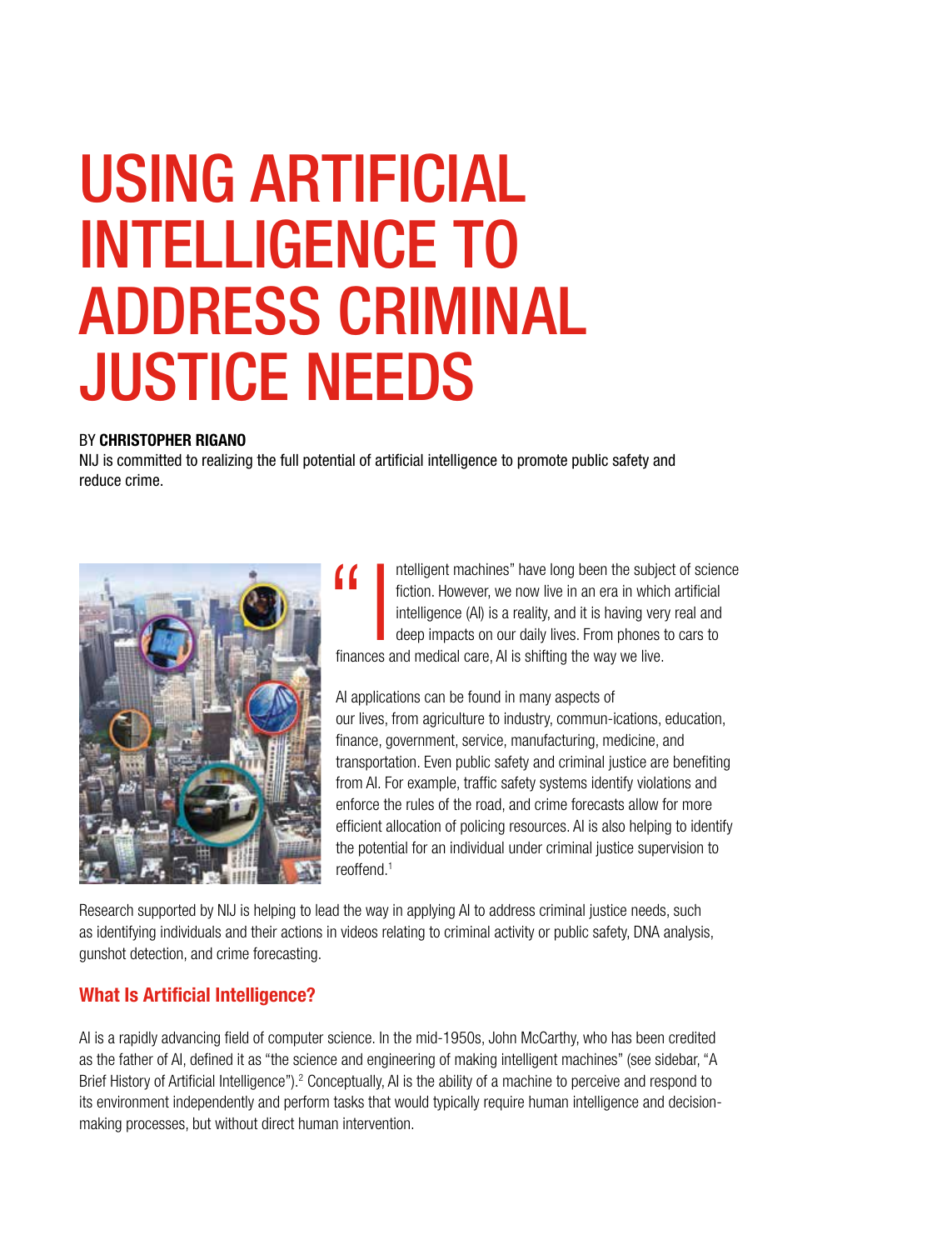Artificial intelligence has the potential to be a permanent part of our criminal justice ecosystem, providing investigative assistance and allowing criminal justice professionals to better maintain public safety.

> One facet of human intelligence is the ability to learn from experience. Machine learning is an application of AI that mimics this ability and enables machines and their software to learn from experience.3 Particularly important from the criminal justice perspective is pattern recognition. Humans are efficient at recognizing patterns and, through experience, we learn to differentiate objects, people, complex human emotions, information, and conditions on a daily basis. AI seeks to replicate this human capability in software algorithms and computer hardware. For example, selflearning algorithms use data sets to understand how to identify people based on their images, complete intricate computational and robotics tasks, understand purchasing habits and patterns online, detect medical conditions from complex radiological scans, and make stock market predictions.

# Applications for Criminal Justice and Public Safety

AI is being researched as a public safety resource in numerous ways. One particular AI application facial recognition — can be found everywhere in both the public and the private sectors (see sidebar, "The National Artificial Intelligence Research and Development Strategic Plan").<sup>4</sup> Intelligence analysts, for example, often rely on facial images to help establish an individual's identity and whereabouts. Examining the huge volume of possibly relevant images and videos in an accurate and timely manner is a time-consuming, painstaking task, with the

potential for human error due to fatigue and other factors. Unlike humans, machines do not tire. Through initiatives such as the Intelligence Advanced Research Projects Activity's Janus computer-vision project, analysts are performing trials on the use of algorithms that can learn how to distinguish one person from another using facial features in the same manner as a human analyst.<sup>5</sup>

The U.S. Department of Transportation is also looking to increase public safety through researching, developing, and testing automatic traffic accident detection based on video to help maintain safe and efficient commuter traffic over various locations and weather, lighting, and traffic conditions.<sup>6</sup> AI algorithms are being used in medicine to interpret radiological images, which could have important implications for the criminal justice and medical examiner communities when establishing cause and manner of death.7 AI algorithms have also been explored in various disciplines in forensic science, including DNA analysis.<sup>8</sup>

AI is also quickly becoming an important technology in fraud detection.<sup>9</sup> Internet companies like PayPal stay ahead of fraud attempts by using volumes of data to continuously train their fraud detection algorithms to predict and recognize anomalous patterns and to learn to recognize new patterns.<sup>10</sup>

# NIJ's Artificial Intelligence Research Portfolio

The AI research that NIJ supports falls primarily into four areas: public safety video and image analysis, DNA analysis, gunshot detection, and crime forecasting.

#### Public safety video and image analysis

Video and image analysis is used in the criminal justice and law enforcement communities to obtain information regarding people, objects, and actions to support criminal investigations. However, the analysis of video and image information is very labor-intensive, requiring a significant investment in personnel with subject matter expertise. Video and image analysis is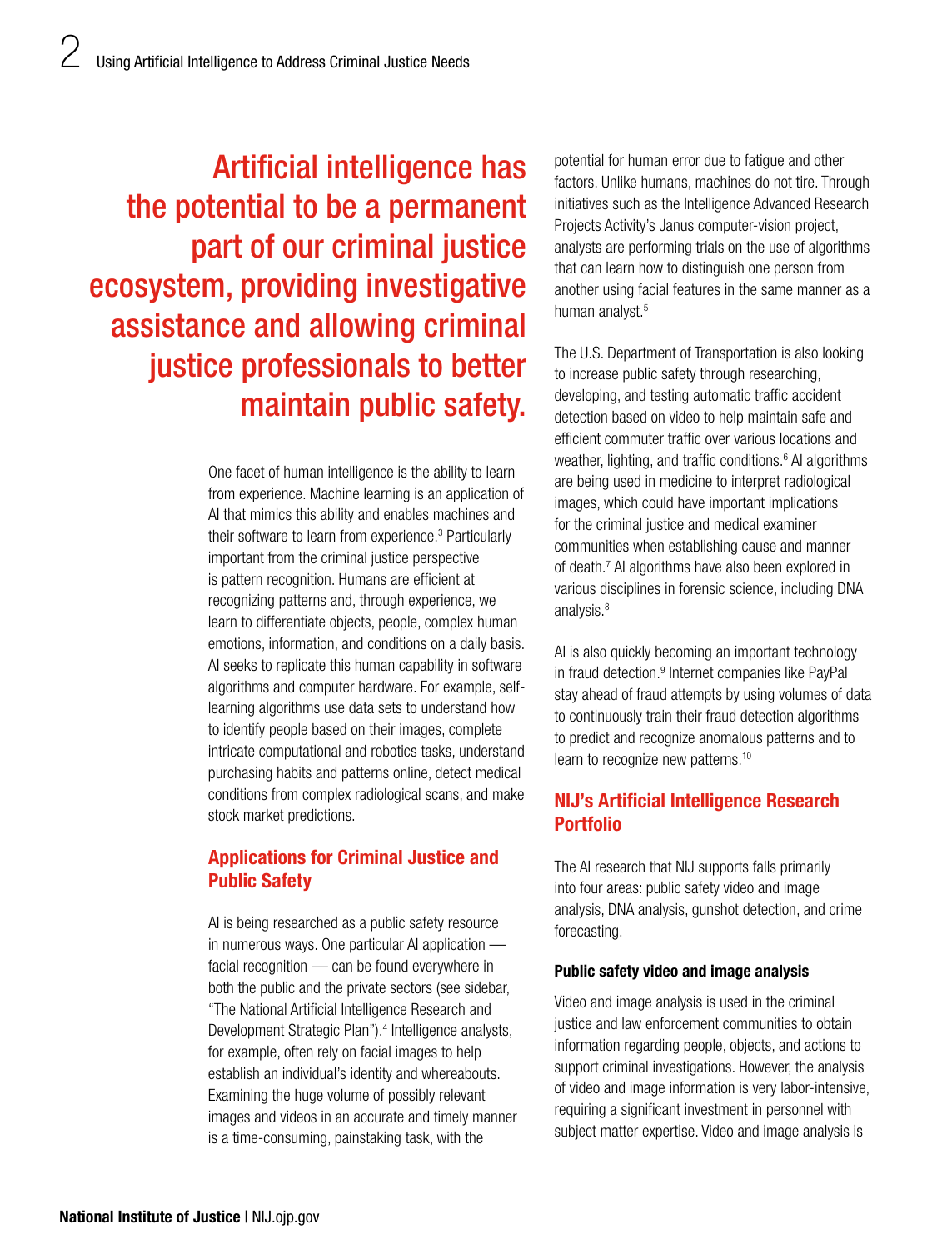also prone to human error due to the sheer volume of information, the fast pace of changing technologies such as smartphones and operating systems, and a limited number of specialized personnel with the knowledge to process such information.

AI technologies provide the capacity to overcome such human errors and to function as experts. Traditional software algorithms that assist humans are limited to predetermined features such as eye shape, eye color, and distance between eyes for facial recognition or demographics information for pattern analysis. AI video and image algorithms not only learn complex tasks but also develop and determine their own independent complex facial recognition features/ parameters to accomplish these tasks, beyond what humans may consider. These algorithms have the potential to match faces, identify weapons and other objects, and detect complex events such as accidents and crimes (in progress or after the fact).

In response to the needs of the criminal justice and law enforcement communities, NIJ has invested in several areas to improve the speed, quality, and specificity of data collection, imaging, and analysis and to improve contextual information.

For instance, to understand the potential benefits of AI in terms of speed, researchers at the University of Texas at Dallas, with funding from NIJ and in partnership with the FBI and the National Institute of Standards and Technology, are assessing facial identification by humans and examining methods for effectively comparing AI algorithms and expert facial examiners. Preliminary results show that when the researchers limit the recognition time to 30 seconds, AI-based facial-recognition algorithms developed in 2017 perform comparably to human facial examiners.<sup>11</sup> The implications of these findings are that AI-based algorithms can potentially be used as a "second pair of eyes" to increase the accuracy of expert human facial examiners and to triage data to increase productivity.

In addition, in response to the need for higher quality information and the ability to use lower quality images more effectively, Carnegie Mellon University

is using NIJ funding to develop AI algorithms to improve detection, recognition, and identification. One particularly important aspect is the university's work on images in which an individual's face is captured at different angles or is partially to the side, and when the individual is looking away from the camera, obscured by masks or helmets, or blocked by lamp posts or lighting. The researchers are also working with low-quality facial image construction, including images with poor resolution and low ambient light levels, where the image quality makes facial matching difficult. NIJ's test and evaluation center is currently testing and evaluating these algorithms.<sup>12</sup>

Finally, to decipher a license plate (which could help identify a suspect or aid in an investigation) or identify a person in extremely low-quality images or video, researchers at Dartmouth College are using AI algorithms that systematically degrade high-quality images and compare them with low-quality ones to better recognize lower quality images and video. For example, clear images of numbers and letters are slowly degraded to emulate low-quality images. The degraded images are then expressed and catalogued as mathematical representations. These degraded mathematical representations can then be compared with low-quality license plate images to help identify the license plate.<sup>13</sup>

Also being explored is the notion of "scene understanding," or the ability to develop text that describes the relationship between objects (people, places, and things) in a series of images to provide context. For example, the text may be "Pistol being drawn by a person and discharging into a store window." The goal is to detect objects and activities that will help identify crimes in progress for live observation and intervention as well as to support investigations after the fact.14 Scene understanding over multiple scenes can indicate potentially important events that law enforcement should view to confirm and follow. One group of researchers at the University of Central Florida, in partnership with the Orlando Police Department, is using NIJ funding to develop algorithms to identify objects in videos, such as people, cars, weapons, and buildings, without human intervention. They are also developing algorithms to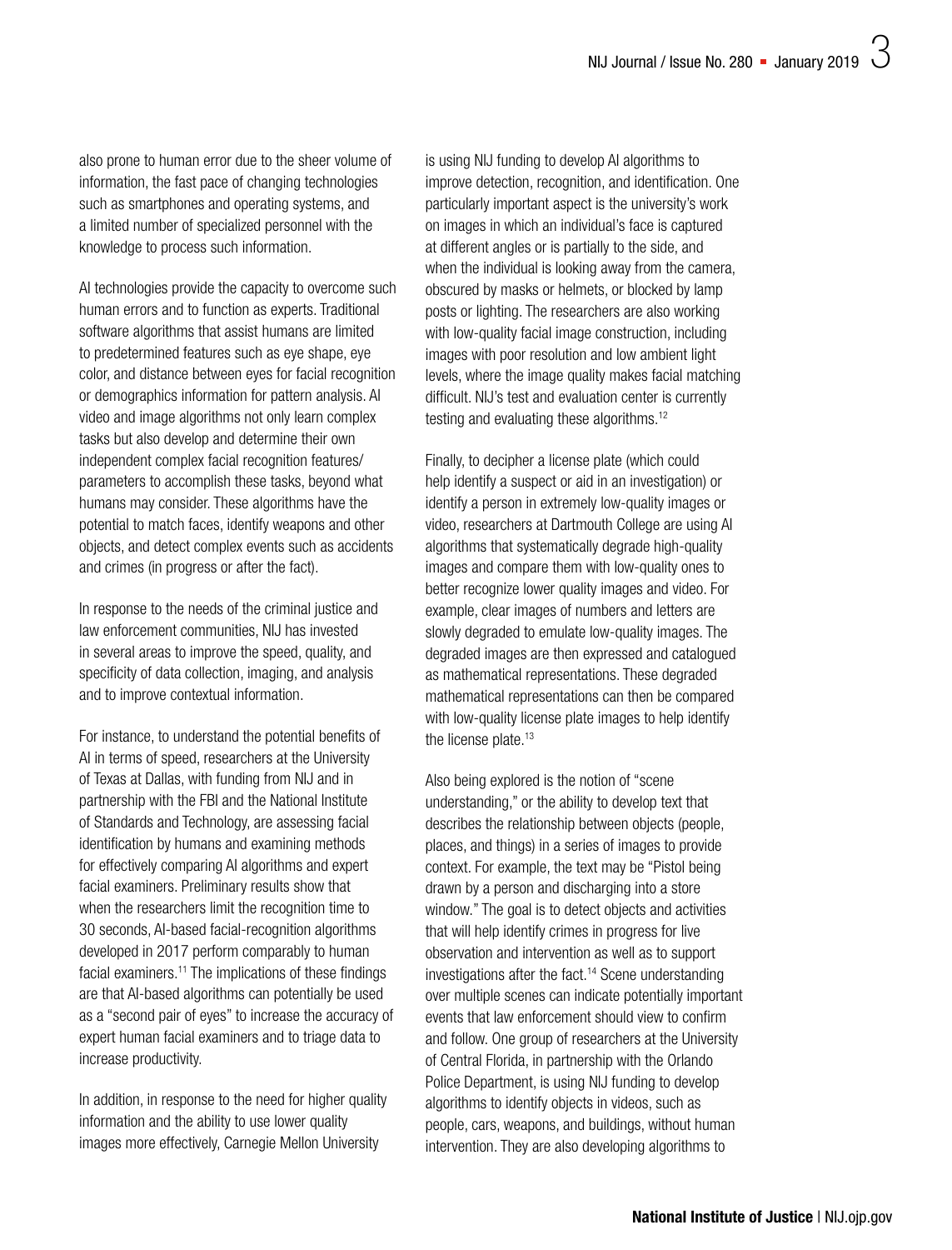# A Brief History of Artificial Intelligence

**1950:** Alan Turing publishes his paper on creating thinking machines.<sup>1</sup>

1956: John McCarthy presents his definition of artificial intelligence.<sup>2</sup>

1956-1974: Reason searches or means-to-end algorithms were first developed to "walk" simple decision paths and make decisions.<sup>3</sup> Such approaches provided the ability to solve complex mathematical expressions and process strings of words. The word processing is known as natural language processing. These approaches led to the ability to formulate logic and rules to interpret and formulate sentences and also marked the beginning of game theory, which was realized in basic computer games.<sup>4</sup>

**1980-1987:** Complex systems were developed using logic rules and reasoning algorithms that mimic human experts. This began the rise of expert systems, such as decision support tools that learned the "rules" of a specific knowledge domain like those that a physician would follow when performing a medical diagnosis.<sup>5</sup> Such systems were capable of complex reasoning but, unlike humans, they could not learn new rules to evolve and expand their decision-making.<sup>6</sup>

**1993-2009:** Biologically inspired software known as "neural networks" came on the scene. These networks mimic the way living things learn how to identify complex patterns and, in doing so, can complete complex tasks. Character recognition for license plate readers was one of the first applications.7

**2010-present:** Deep learning and big data are now in the limelight. Affordable graphical processing units from the gaming industry have enabled neural networks to be trained using big data.<sup>8</sup> Layering these networks mimics how humans learn to recognize and categorize simple patterns into complex patterns. This software is being applied in automated facial and object detection and recognition as well as medical image diagnostics, financial patterns, and governance regulations.<sup>9</sup> Projects such as Life Long Learning Machines, from the Defense Advanced Research Projects Agency, seek to further advance AI algorithms toward learning continuously in ways similar to those of humans.10

#### **Notes**

1. Alan Turing, "Computing Machinery and Intelligence," *Mind* 49 (1950): 433-460.

- 2. The Society for the Study of Artificial Intelligence and Simulation of Behaviour, "What is Artificial Intelligence."
- 3. Herbert A. Simon, *The Sciences of the Artificial* (Cambridge, MA: MIT Press, 1981).

4. Daniel Crevier, *AI: The Tumultuous Search for Artificial Intelligence* (New York: Basic Books, 1993), ISBN 0-465-02997-3.

5. Ibid.

6. Pamela McCorduck, *Machines Who Think,* 2nd ed. (Natick, MA: A.K. Peters, Ltd., 2004), ISBN 1-56881-205-1, Online Computer Library Center, Inc.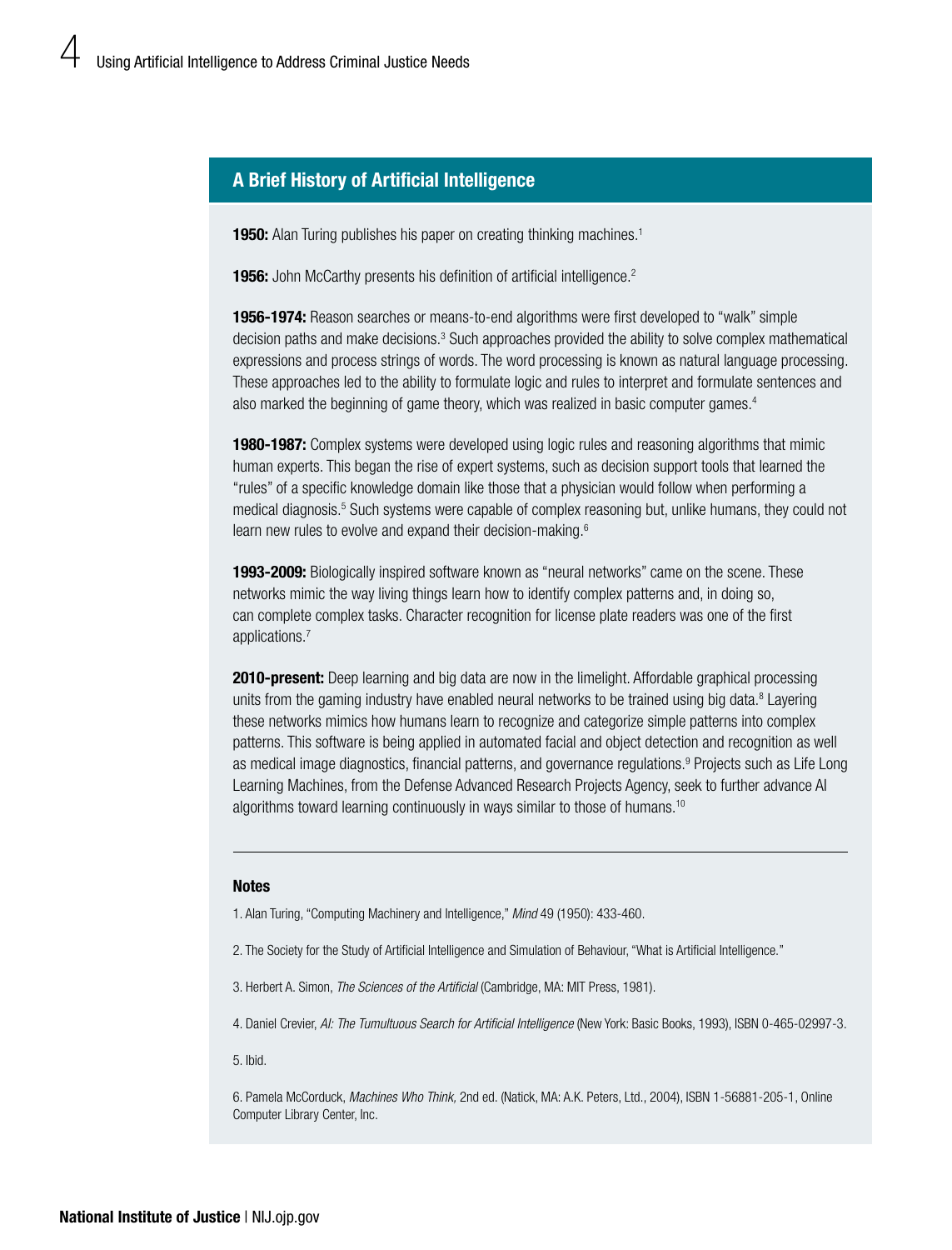7. Navdeep Singh Gill, "Artificial Neural Networks, Neural Networks Applications and Algorithms," *Xenonstack,* July 21, 2017; Andrew L. Beam, "Deep Learning 101 - Part 1: History and Background" and "Deep Learning 101 - Part 2: Multilayer Perceptrons," *Machine Learning and Medicine,* February 23, 2017; and Andrej Karpathy, "CS231n: Convolutional Neural Networks for Visual Recognition," Stanford University Computer Science Class.

8. Beam, "Deep Learning 101 - Part 1" and "Deep Learning 101 - Part 2."

9. Karpathy, "CS231n."

10. Defense Advanced Research Projects Agency, "Toward Machines that Improve with Experience," March 16, 2017.

identify actions such as traffic accidents and violent crimes.

Another important aspect of AI is the ability to predict behavior. In contrast to the imaging and identification of criminal activity in progress, the University of Houston has used NIJ funding to develop algorithms that provide continuous monitoring to assess activity and predict emergent suspicious and criminal behavior across a network of cameras. This work also concentrates on using clothing, skeletal structure, movement, and direction prediction to identify and reacquire people of interest across multiple cameras and images.15

#### DNA analysis

AI can also benefit the law enforcement community from a scientific and evidence processing standpoint. This is particularly true in forensic DNA testing, which has had an unprecedented impact on the criminal justice system over the past several decades.

Biological material, such as blood, saliva, semen, and skin cells, can be transferred through contact with people and objects during the commission of a crime. As DNA technology has advanced, so has the sensitivity of DNA analysis, allowing forensic scientists to detect and process low-level, degraded, or otherwise unviable DNA evidence that could not have been used previously. For example, decades-old DNA evidence from violent crimes such as sexual assaults and homicide cold cases is now being submitted to laboratories for analysis. As a result of increased sensitivity, smaller amounts of DNA can be detected, which leads to the possibility of detecting DNA

from multiple contributors, even at very low levels. These and other developments are presenting new challenges for crime laboratories. For instance, when using highly sensitive methods on items of evidence, it may be possible to detect DNA from multiple perpetrators or from someone not associated with the crime at all — thus creating the issue of DNA mixture interpretation and the need to separate and identify (or "deconvolute") individual profiles to generate critical investigative leads for law enforcement.

AI may have the potential to address this challenge. DNA analysis produces large amounts of complex data in electronic format; these data contain patterns, some of which may be beyond the range of human analysis but may prove useful as systems increase in sensitivity. To explore this area, researchers at Syracuse University partnered with the Onondaga County Center for Forensic Sciences and the New York City Office of Chief Medical Examiner's Department of Forensic Biology to investigate a novel machine learning-based method of mixture deconvolution. With an NIJ research award, the Syracuse University team worked to combine the strengths of approaches involving human analysts with data mining and AI algorithms. The team used this hybrid approach to separate and identify individual DNA profiles to minimize the potential weaknesses inherent in using one approach in isolation. Although ongoing evaluation of the use of AI techniques is needed and there are many factors that can influence the ability to parse out individual DNA donors, research shows that AI technology has the potential to assist in these complicated analyses.16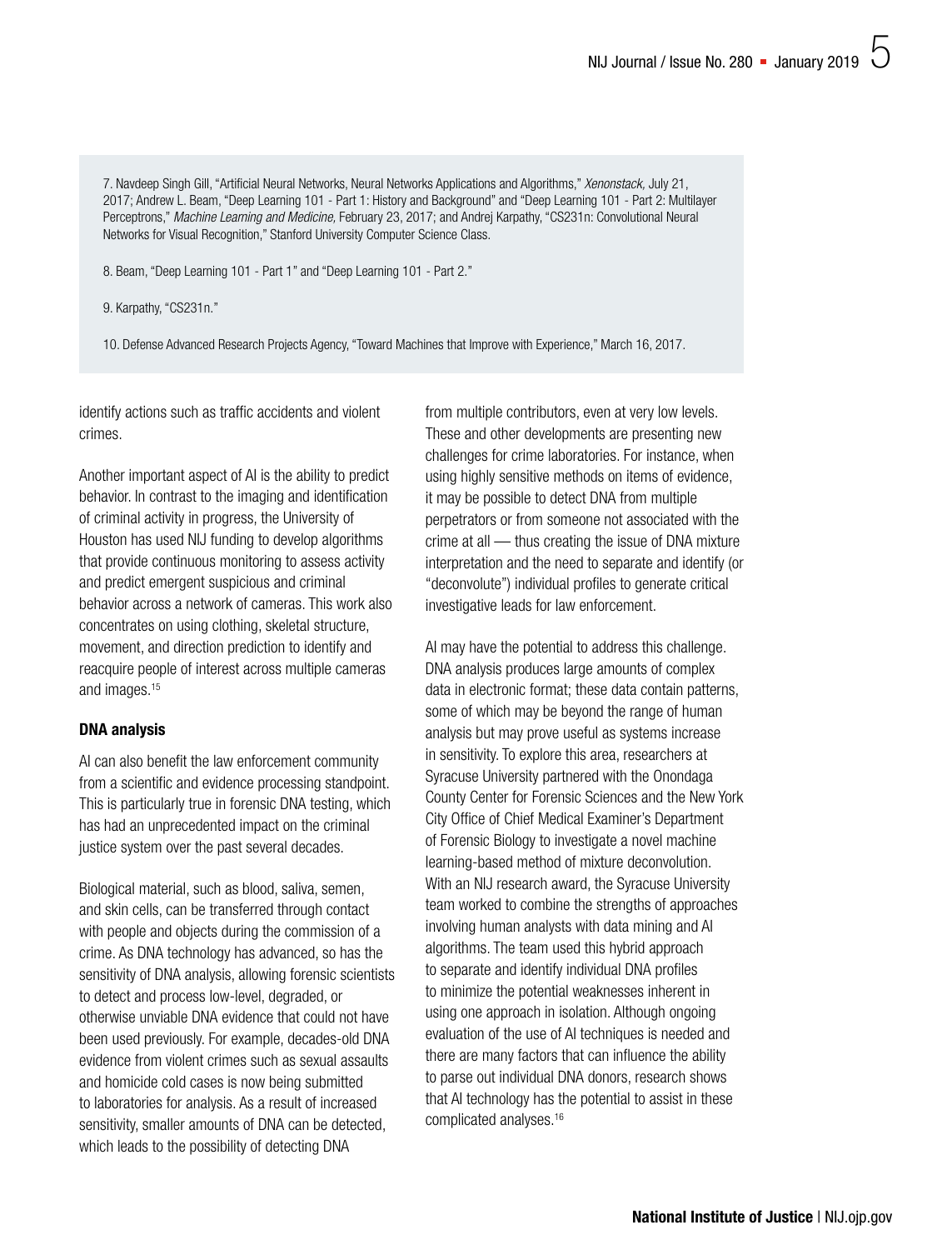# The National Artificial Intelligence Research and Development Strategic Plan

On May 3, 2016, the White House announced a series of actions to spur public dialogue on artificial intelligence (AI), identify challenges and opportunities related to this technology, aid in the use of Al for more effective government, and prepare for the potential benefits and risks of Al. As part of these actions, the White House directed the creation of a national strategy for AI research and development. Following is a summary of the plan's areas and intent.<sup>1</sup>

### Manufacturing

- Increase U.S. manufacturing by using robotics
- Improve worker health and safety
- Improve product quality and reduce costs
- Accelerate production capabilities
- Improve demand forecasting
- Increase flexibility in operations and the supply chain
- Predict impacts to manufacturing operations
- Improve scheduling of processes and reduce inventory requirements

#### **Logistics**

- Improve supply chains with adaptive scheduling and routing
- Provide more robust supply chains

# Finance

- Allow early detection of risk
- Reduce malicious behavior and fraud
- Increase efficiency and reduce volatility
- Prevent systemic failures

#### **Transportation**

- Improve structural health monitoring and infrastructure management
- Reduce the cost of repair and reconstruction
- Make vehicular travel safer
- Provide real-time route information
- Improve transportation networks and reduce emissions

### **Agriculture**

- Improve production, processing, and storage
- Improve distribution and consumption of agricultural products
- Gather data about crops to remove weeds and pests more efficiently
- Apply treatments (water, fertilizer, etc.) strategically
- Fill labor gaps

### Marketing

- Provide a better match of supply with demand
- Drive up revenue for private-sector development
- Anticipate consumer needs, and find products and services
- Reduce costs

# Communications

- Maximize efficient bandwidth use
- Automate information storage and retrieval
- Improve filter, search, translation, and summarization functions

#### Science and Technology

- Assist in knowledge accumulation
- Refine theories
- Generate hypotheses and perform experiments using simulations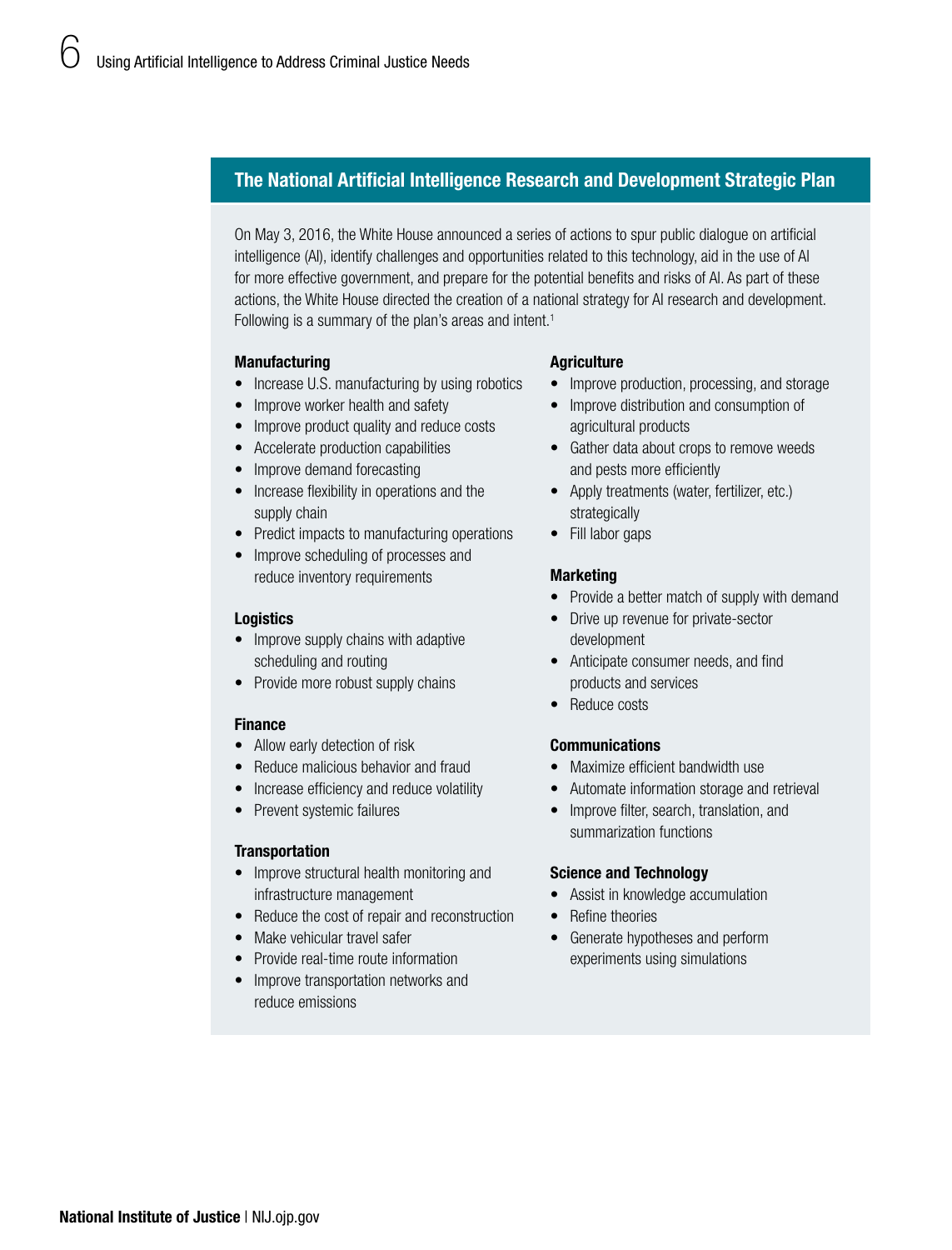## Education

- Provide automated tutoring and instruction
- Improve personalized programs and evaluation
- Provide life-long learning and new skills for the total population

## Medicine

- Use bioinformatics to identify genetic risk from large-scale studies
- Predict safety and efficacy of pharmaceuticals
- Develop new pharmaceutical compounds
- Customize medicine
- Diagnose conditions and recommend treatment

### Law

- Analyze case law history
- Assist with discovery process
- Summarize evidence

# Personal Services

- Provide natural language systems for an easier interface and user experience
- Provide automated personal assistants
- Allow group scheduling

## Security and Law Enforcement

- Detect patterns and anomalous behavior
- Predict crowd behavior and crime patterns
- Protect critical infrastructure
- Uncover criminal networks

### Safety and Prediction

- Predict infrastructure disruptions with distributed sensor systems and pattern information
- Adapt operations for minimal impact

## **Note**

1. Networking and Information Technology Research and Development Subcommittee of the National Science and Technology Council, *National Artificial Intelligence Research and Development Strategic Plan,* Office of Science and Technology Policy, October 2016, 8-11.

# Gunshot detection

The discovery of pattern signatures in gunshot analysis offers another area in which to use AI algorithms. In one project, NIJ funded Cadre Research Labs, LLC, to analyze gunshot audio files from smartphones and smart devices "based on the observation that the content and quality of gunshot recordings are influenced by firearm and ammunition type, the scene geometry, and the recording device used."17 Using a well-defined mathematical model, the Cadre scientists are working to develop algorithms to detect gunshots, differentiate muzzle blasts from shock waves, determine shot-to-shot timings, determine the number of firearms present, assign specific shots to firearms, and estimate probabilities of class and caliber — all of which could help law enforcement in investigations.<sup>18</sup>

# Crime forecasting

Predictive analysis is a complex process that uses large volumes of data to forecast and formulate potential outcomes. In criminal justice, this job rests mainly with police, probation practitioners, and other professionals, who must gain expertise over many years. The work is time-consuming and subject to bias and error<sup>19</sup>

With AI, volumes of information on law and legal precedence, social information, and media can be used to suggest rulings, identify criminal enterprises, and predict and reveal people at risk from criminal enterprises. NIJ-supported researchers at the University of Pittsburgh are investigating and designing computational approaches to statutory interpretation that could potentially increase the speed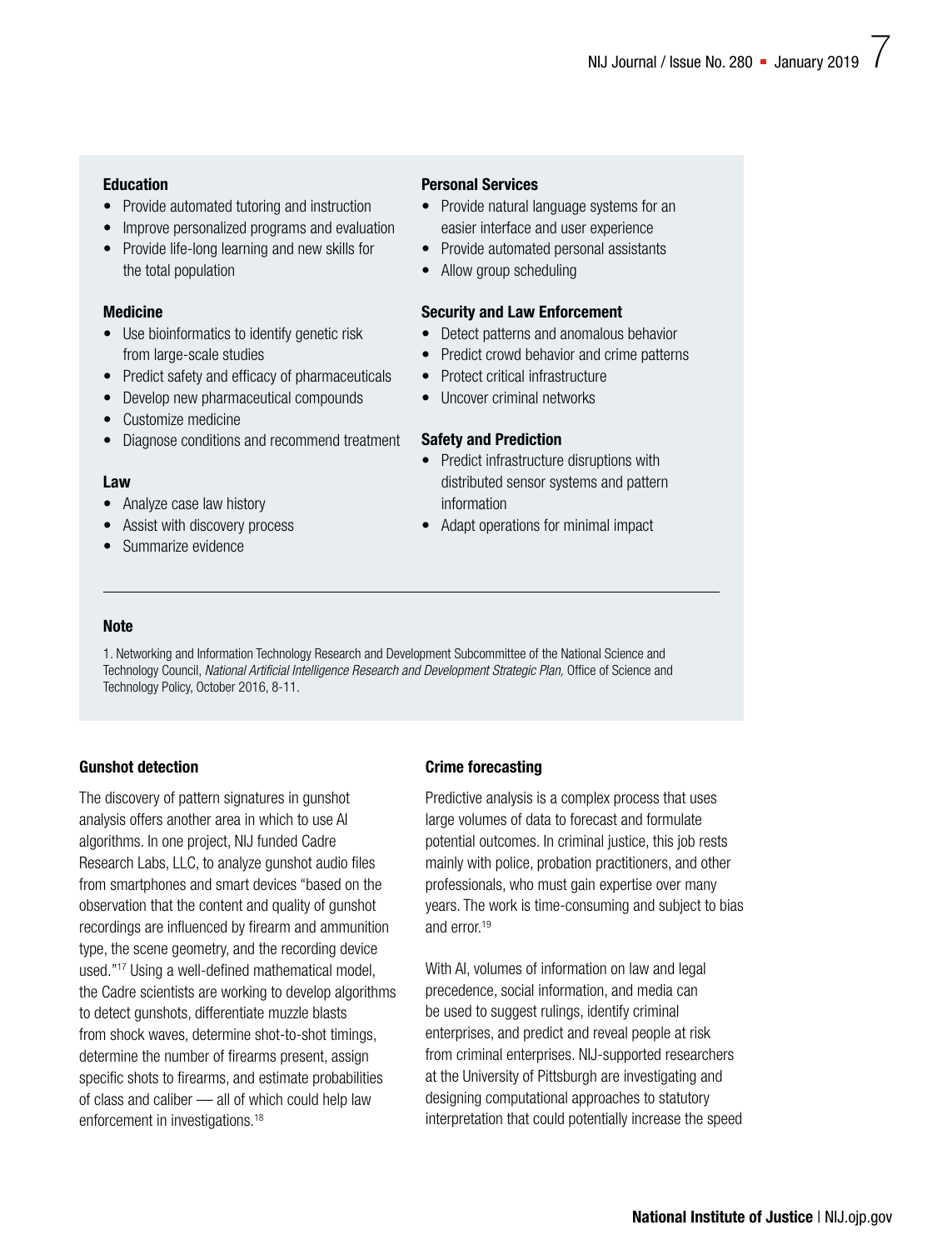and quality of statutory interpretation performed by judges, attorneys, prosecutors, administrative staff, and other professionals. The researchers hypothesize that a computer program can automatically recognize specific types of statements that play the most important roles in statutory interpretation. The goal is to develop a proof-of-concept expert system to support interpretation and perform it automatically for cybercrime.20

AI is also capable of analyzing large volumes of criminal justice-related records to predict potential criminal recidivism. Researchers at the Research Triangle Institute, in partnership with the Durham Police Department and the Anne Arundel County (Maryland) Sheriff's Office, are working to create an automated warrant service triage tool for the North Carolina Statewide Warrant Repository. The NIJsupported team is using algorithms to analyze data sets with more than 340,000 warrant records. The algorithms form decision trees and perform survival analysis to determine the time span until the next occurrence of an event of interest and predict the risk of reoffending for absconding offenders (if a warrant goes unserved). This model will help practitioners triage warrant service when backlogs exist. The resulting tool will also be geographically referenced so that practitioners can pursue concentrations of highrisk absconders — along with others who have active warrants — to optimize resources.<sup>21</sup>

AI can also help determine potential elder victims of physical and financial abuse. NIJ-funded researchers at the University of Texas Health Science Center at Houston used AI algorithms to analyze elder victimization. The algorithms can determine the victim, perpetrator, and environmental factors that distinguish between financial exploitation and other forms of elder abuse. They can also differentiate "pure" financial exploitation (when the victim of financial exploitation experiences no other abuse) from "hybrid" financial exploitation (when physical abuse or neglect accompanies financial exploitation). The researchers hope that these data algorithms can be transformed into web-based applications so that practitioners can reliably determine the likelihood that financial exploitation is occurring and quickly intervene.<sup>22</sup>

Finally, AI is being used to predict potential victims of violent crime based on associations and behavior. The Chicago Police Department and the Illinois Institute of Technology used algorithms to collect information and form initial groupings that focus on constructing social networks and performing analysis to determine potential high-risk individuals. This NIJ-supported research has since become a part of the Chicago Police Department's Violence Reduction Strategy.23

# The Future of AI in Criminal Justice

Every day holds the potential for new AI applications in criminal justice, paving the way for future possibilities to assist in the criminal justice system and ultimately improve public safety.

Video analytics for integrated facial recognition, the detection of individuals in multiple locations via closed-circuit television or across multiple cameras, and object and activity detection could prevent crimes through movement and pattern analysis, recognize crimes in progress, and help investigators identify suspects. With technology such as cameras, video, and social media generating massive volumes of data, AI could detect crimes that would otherwise go undetected and help ensure greater public safety by investigating potential criminal activity, thus increasing community confidence in law enforcement and the criminal justice system. AI also has the potential to assist the nation's crime laboratories in areas such as complex DNA mixture analysis.

Pattern analysis of data could be used to disrupt, degrade, and prosecute crimes and criminal enterprises. Algorithms could also help prevent victims and potential offenders from falling into criminal pursuits and assist criminal justice professionals in safeguarding the public in ways never before imagined.

AI technology also has the potential to provide law enforcement with situational awareness and context, thus aiding in police well-being due to better informed responses to possibly dangerous situations. Technology that includes robotics and drones could also perform public safety surveillance, be integrated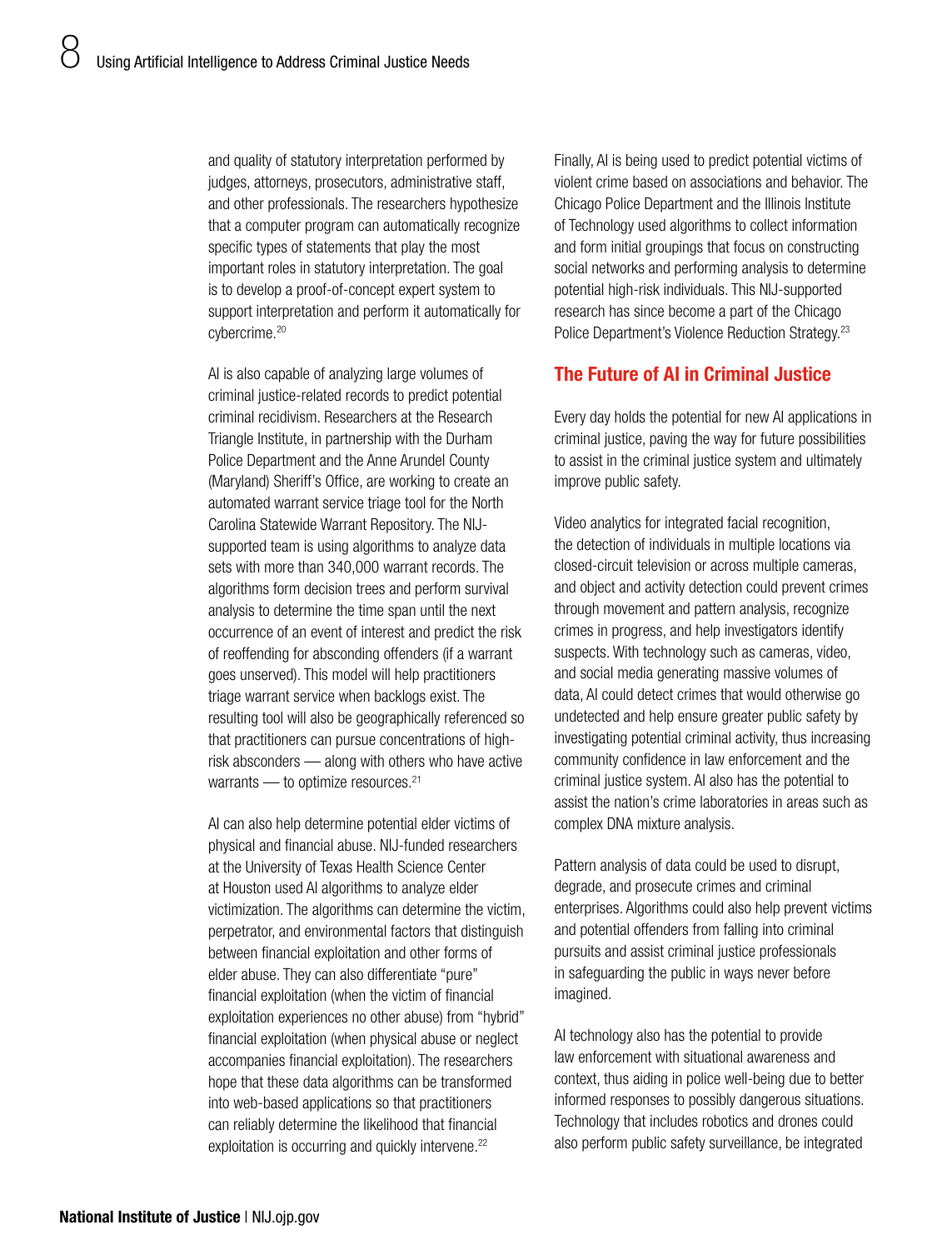into overall public safety systems, and provide a safe alternative to putting police and the public in harm's way. Robotics and drones could also perform recovery, provide valuable intelligence, and augment criminal justice professionals in ways not yet contrived.

By using AI and predictive policing analytics integrated with computer-aided response and live public safety video enterprises, law enforcement will be better able to respond to incidents, prevent threats, stage interventions, divert resources, and investigate and analyze criminal activity. AI has the potential to be a permanent part of our criminal justice ecosystem, providing investigative assistance and allowing criminal justice professionals to better maintain public safety.

# About the Author

**Christopher Rigano** is a senior computer scientist in NIJ's Office of Science and Technology.

This article discusses the following grants:

- ["Design and Implementation of Forensic Facial Identification](https://nij.gov/funding/awards/pages/award-detail.aspx?award=2015-IJ-CX-K014)  [Experts Test," grant number 2015-IJ-CX-K014](https://nij.gov/funding/awards/pages/award-detail.aspx?award=2015-IJ-CX-K014)
- ["A Simultaneous Low Resolution and Off-Pose Angle Face](https://nij.gov/funding/awards/pages/award-detail.aspx?award=2013-IJ-CX-K005)  [Matching Algorithm as an Investigative Lead Generative Tool](https://nij.gov/funding/awards/pages/award-detail.aspx?award=2013-IJ-CX-K005)  [for Law Enforcement," grant number 2013-IJ-CX-K005](https://nij.gov/funding/awards/pages/award-detail.aspx?award=2013-IJ-CX-K005)
- ["Studying the Impact of Video Analytics for Pre, Live and](https://nij.gov/funding/awards/pages/award-detail.aspx?award=2015-R2-CX-K025)  [Post Event Analysis on Outcomes of Criminal Justice," grant](https://nij.gov/funding/awards/pages/award-detail.aspx?award=2015-R2-CX-K025)  [number 2015-R2-CX-K025](https://nij.gov/funding/awards/pages/award-detail.aspx?award=2015-R2-CX-K025)
- ["Learning Models for Predictive Behavioral Intent and](https://nij.gov/funding/awards/pages/award-detail.aspx?award=2009-MU-MU-K004)  [Activity Analysis in Wide Area Video Surveillance," grant](https://nij.gov/funding/awards/pages/award-detail.aspx?award=2009-MU-MU-K004)  [number 2009-MU-MU-K004](https://nij.gov/funding/awards/pages/award-detail.aspx?award=2009-MU-MU-K004)
- ["DeGrade It," grant number 2016-R2-CX-0012](https://nij.gov/funding/awards/pages/award-detail.aspx?award=2016-R2-CX-0012)
- ["A Hybrid Machine Learning Approach for DNA Mixture](https://nij.gov/funding/awards/pages/award-detail.aspx?award=2014-DN-BX-K029)  [Interpretation," grant number 2014-DN-BX-K029](https://nij.gov/funding/awards/pages/award-detail.aspx?award=2014-DN-BX-K029)
- ["Development of Computational Methods for the Audio](https://nij.gov/funding/awards/pages/award-detail.aspx?award=2016-DN-BX-0183)  [Analysis of Gunshots," grant number 2016-DN-BX-0183](https://nij.gov/funding/awards/pages/award-detail.aspx?award=2016-DN-BX-0183)
- ["A Recommendation System for Statutory Interpretation in](https://nij.gov/funding/awards/pages/award-detail.aspx?award=2016-R2-CX-0010)  [Cybercrime," grant number 2016-R2-CX-0010](https://nij.gov/funding/awards/pages/award-detail.aspx?award=2016-R2-CX-0010)
- ["Applying Data Science To Justice Systems: The North](https://nij.gov/funding/awards/pages/award-detail.aspx?award=2015-IJ-CX-K016)  [Carolina Statewide Warrant Repository \(NCAWARE\)," grant](https://nij.gov/funding/awards/pages/award-detail.aspx?award=2015-IJ-CX-K016)  [number 2015-IJ-CX-K016](https://nij.gov/funding/awards/pages/award-detail.aspx?award=2015-IJ-CX-K016)
- ["Elder Financial Exploitation Victimization," grant number](https://nij.gov/funding/awards/pages/award-detail.aspx?award=2013-IJ-CX-0050)  [2013-IJ-CX-0050](https://nij.gov/funding/awards/pages/award-detail.aspx?award=2013-IJ-CX-0050)
- ["Chicago Police Predictive Policing Demonstration and](https://nij.gov/funding/awards/pages/award-detail.aspx?award=2011-IJ-CX-K014)  [Evaluation Project," grant number 2011-IJ-CX-K014](https://nij.gov/funding/awards/pages/award-detail.aspx?award=2011-IJ-CX-K014)

#### **Notes**

- 1. Erik Brynjolfsson and Andrew McAfee, "The Business of Artificial Intelligence: What It Can — and Cannot — Do for Your Organization," *Harvard Business Review* (August 2017); and Giosué Lo Bosco and Mattia Antonino Di Gangi, "Deep Learning Architectures for DNA Sequence Classification," *Fuzzy Logic and Soft Computing Applications — 2017: Revised Selected Papers From the 11th International Workshop, WILF 2016, Naples, Italy, December 19-21, 2016,* eds. Alfredo Petrosino, Vincenzo Loia, and Witold Pedrycz (London: Springer Nature, 2018), 162-171, doi:10.1007/978-3-319-52962-2.
- 2. The Society for the Study of Artificial Intelligence and Simulation of Behaviour, "What is Artificial Intelligence."
- 3. Bernard Marr, "What Is the Difference Between Deep Learning, Machine Learning and AI?" *Forbes* (December 8, 2016).
- 4. National Science and Technology Council and the Networking and Information Technology Research and Development Subcommittee, *The National Artificial Intelligence Research and Development Strategic Plan,* Washington, DC: Office of Science and Technology Policy, October 2016, [https://www.nitrd.gov/PUBS/national\\_ai\\_rd\\_](https://www.nitrd.gov/PUBS/national_ai_rd_strategic_plan.pdf) [strategic\\_plan.pdf.](https://www.nitrd.gov/PUBS/national_ai_rd_strategic_plan.pdf)
- 5. The Intelligence Advanced Research Projects Activity, "Janus," Washington, DC: Office of the Director of National Intelligence, [https://www.iarpa.gov/index.php/](https://www.iarpa.gov/index.php/research-programs/janus) [research-programs/janus](https://www.iarpa.gov/index.php/research-programs/janus).
- 6. Yunlong Zhang and Lori M. Bruce, *Mississippi Transportation Research Center: Automated Accident Detection at Intersections* (Project Number: FHWA/MS-DOT-RD-04-150), Jackson, MS: Mississippi Department of Transportation and U.S. Department of Transportation Federal Highway Administration, March 2004.
- 7. Rachel Z. Arndt, "Artificial Intelligence Takes on Medical Imaging," *Transportation Hub* (July 8, 2017).
- 8. Brynjolfsson and McAfee, "The Business of Artificial Intelligence"; and Lo Bosco and Di Gangi, "Deep Learning Architecture for DNA Sequence Classification."
- 9. Ajit Jaokar, "Artificial Intelligence in Fraud Detection," *Envision Blog,* March 15, 2017.
- 10. Eric Knorr, "How PayPal Beats the Bad Guys With Machine Learning," Ahead of the Curve, *InfoWorld* (April 13, 2015).